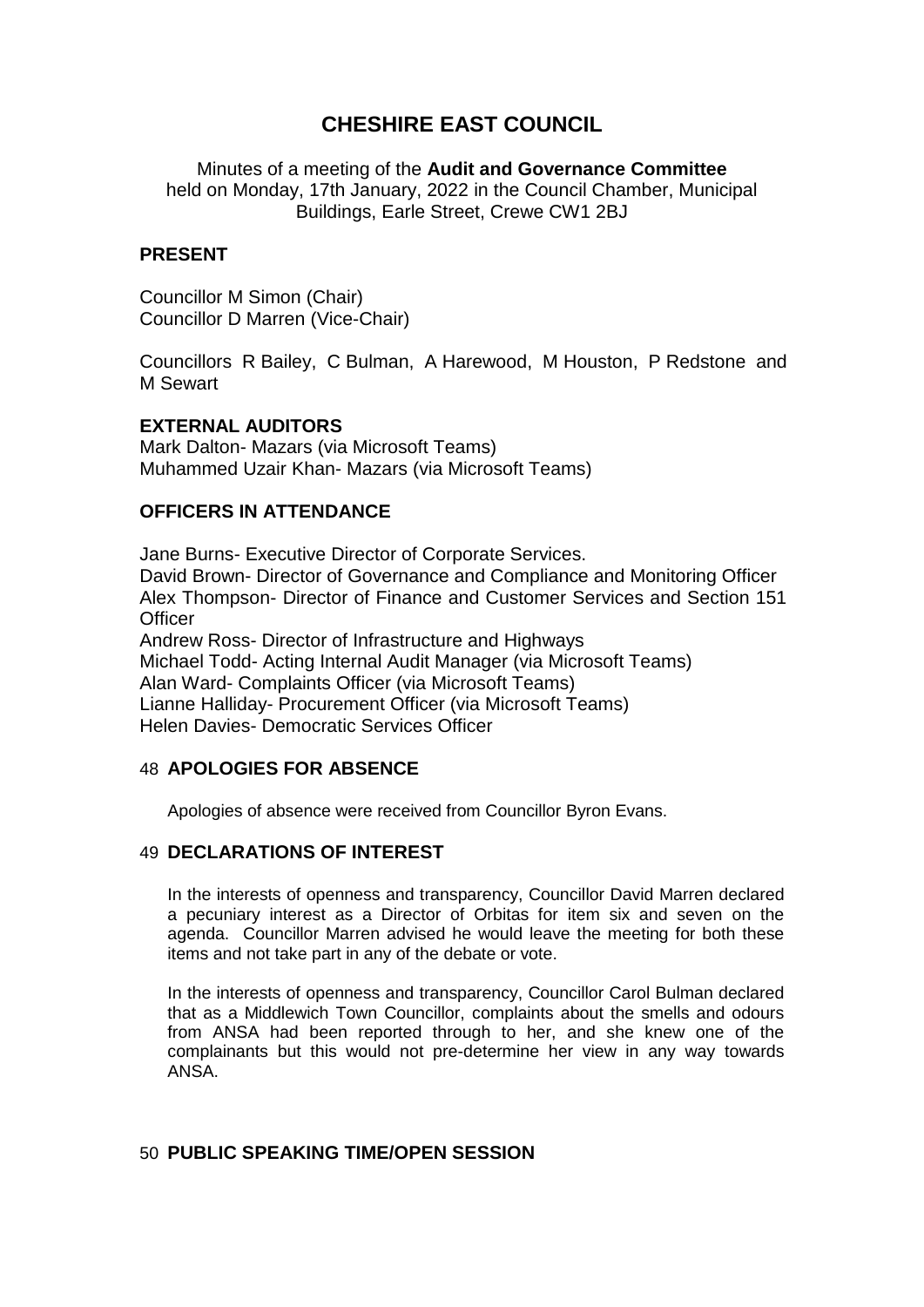There were no members of the public present who wished to speak.

### 51 **MINUTES OF PREVIOUS MEETING**

Councillor Patrick Redstone noted that on page seven, the paragraph before the resolution should read:

*Reference was made to the audit work undertaken in schools and the council services offered to schools and it was proposed that briefing session be arranged on these matters.*

RESOLVED:

That subject to the paragraph amendment above, the minutes of the meeting held on 25 November 2021 be approved as a correct and accurate record.

#### 52 **ACTION TASKS**

The Committee reviewed the action tasks from the previous meeting.

There was some discussion that related to:

- the detail on items purchased via purchase cards/credit cards above £500 and this was satisfactorily resolved by the Director of Finance and Customer Services and Section 151 Officer; and
- the accessibility of Council buildings for members of the public and the need for clear external messaging on doors to ensure the council is perceived as welcoming.

In relation to item 10, the Internal Audit Progress Report, the action had been for a briefing session to be arranged for the Committee on the Provision of Services to Schools. The Committee heard that this was planned ahead of the next meeting, or failing that, early in the new financial year.

RESOLVED:

That the item be received and noted.

## 53 **UPDATE ON THE LOCAL WARD BUDGETS AND 'TOP UP' SERVICE PILOT SCHEME**

Andrew Ross, Director of Infrastructure and Highways attended the meeting via Microsoft Teams to present an oral update to the Committee and answer any questions.

The Committee heard that the Highways Local Ward Member Budget was established in June 2021, with an agreement to provide the Highways and Transport Committee with update report at an appropriate time, to include a full conclusion and any recommendations. This report had now been received and debated at the Highways and Transport Committee and summarised a number of responses and funded schemes to date, there had been a number of issues with the scheme ranging from operational to limitations on how the budget could be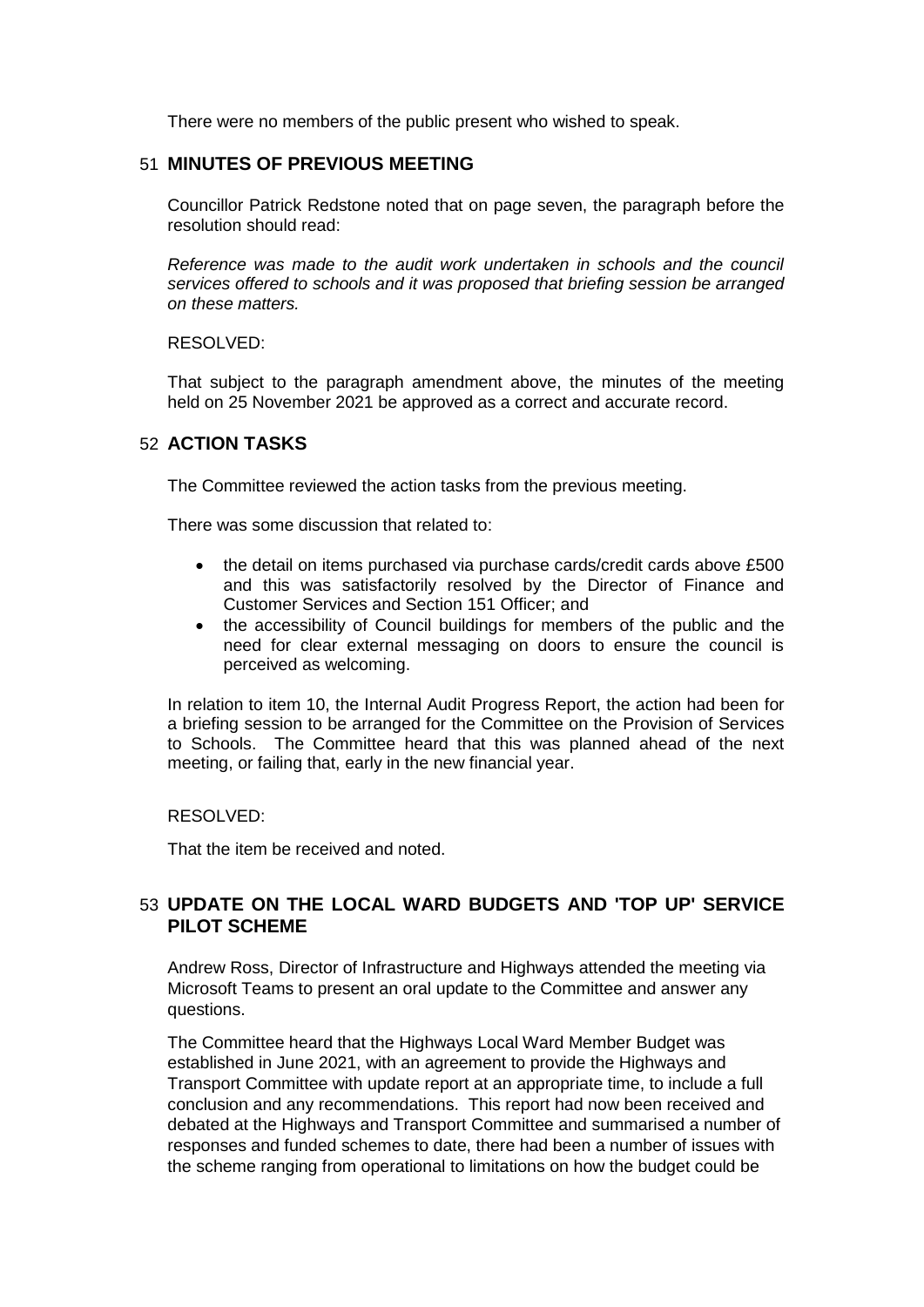spent and the level of funding involved. A further report would be received by the Highways and Transport Committee in September to reflect on progress since the end of the pilot.

The scheme would continue into 2022 and the deadline for pilot spending was 30 June 2022.

The Committee had some discussion and noted that within the report that the scheme had been opened up to Town and Parish Councils to enable them to buy additional highway services if they wished, however this was not part of the original council decision.

In total there were 26 viable schemes (these were not necessarily all individual Members), but many schemes were rejected as being not compliant with policy.

The Director of Infrastructure and Highways advised the Committee that the allocation of highways funding to local ward budgets was decided at full council prior to the change of governance to the committee system, at that time proposals to take schemes forward received sign-off with the Portfolio Holder which is why it was rolled out as a pilot.

The Committee expressed concern that the pilot roll out had not been done in the spirit of the original amendment and that whilst it was understood government criteria for this specific grant pot would apply, that those rules had been interpreted differently by the council.

There was some discussion on:

- whether the £4,200 per Member was enough funding to make a significant difference to communities whilst balancing the loss of that budget from the overall highways revenue budget;
- the implication that there would be funding increases next year;
- the assurance of the governance of the scheme; and
- who would conduct a review of the pilot?

#### RESOLVED:

That the report be received and noted and that the Director of Infrastructure and Highways attend a future meeting with a further update on the scheme.

#### 54 **ANNUAL AUDIT LETTER 2020/21 AND CERTIFICATION REPORT**

Alex Thompson, Director of Finance and Customer Services and Section 151 Officer attended the meeting to introduce the item.

Councillor David Marren left the room at this point in the meeting.

Mark Dalton and Muhammed Uzair Khan from Mazars attended the meeting by Microsoft Teams to given further context and a brief summary of the key highlights contained within the report and then answered any questions the Committee had.

Mark thanked finance officers for a good set of accounts.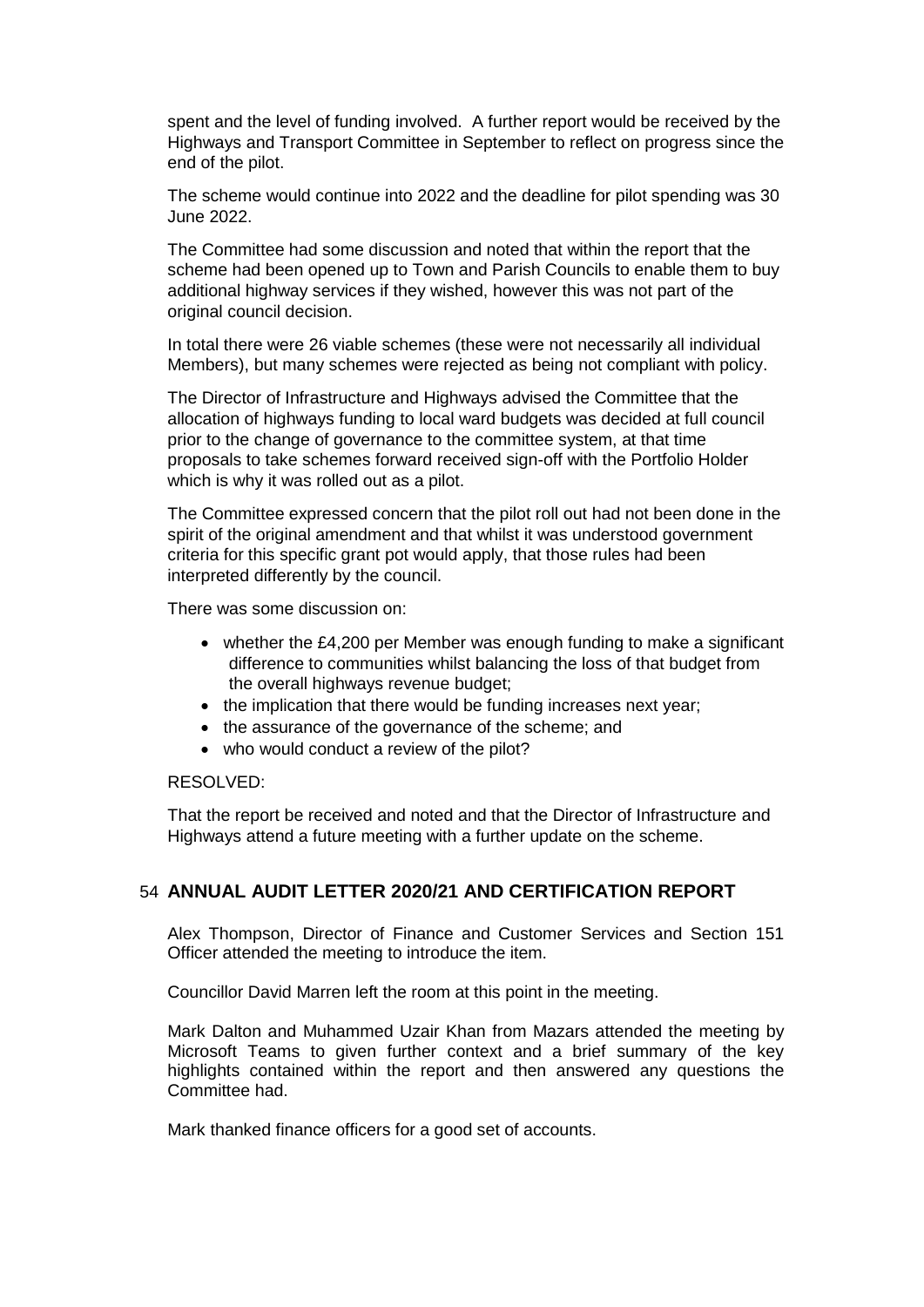The Committee recognised the accounts were reflective of working within a pandemic, there was some discussion about whether the Council was at risk of overclaiming grants associated with Covid-19. Mark advised that Covid grants were accurately reflected within the accounts but there were no issues identified in overclaiming.

There was some discussion about the need for further assurance on value for money, Mark advised this detail would be available inside the next two months (which was inside the three month extension allocated for the return of accounts) but acknowledged the shortage of experienced auditors within the public sector at present.

The Committee asked what approach Mazars took to governance, Mark agreed to share details of the sub criteria/key questions that are considered against the Value for Money specified reporting criteria. These points are as follows:

Governance: how the body ensures that it makes informed decisions and properly manages its risks, including:

- how the body monitors and assesses risk and how the body gains assurance over the effective operation of internal controls, including arrangements to prevent and detect fraud
- how the body approaches and carries out its annual budget setting process
- how the body ensures effective processes and systems are in place to ensure budgetary control; to communicate relevant, accurate and timely management information (including non-financial information where appropriate); supports its statutory financial reporting requirements; and ensures corrective action is taken where needed
- how the body ensures it makes properly informed decisions, supported by appropriate evidence and allowing for challenge and transparency. This includes arrangements for effective challenge from those charged with governance/audit committee
- how the body monitors and ensures appropriate standards, such as meeting legislative/regulatory requirements and standards in terms of officer or member behaviour (such as gifts and hospitality or declarations/conflicts of interests).

RESOLVED: That the Audit Completion Report for the year ending 31<sup>st</sup> March 2021 be received and noted.

## 55 **STATEMENT OF ACCOUNTS 2021/22**

Councillor David Marren returned to the meeting.

Alex Thompson, Director of Finance and Customer Services and Section 151 Officer attended the meeting to introduce the item.

The Committee were advised there had been capacity issues linked to covid and a change to the core reporting system.

Thanks were given to the internal teams that worked together and external auditors for supporting officers.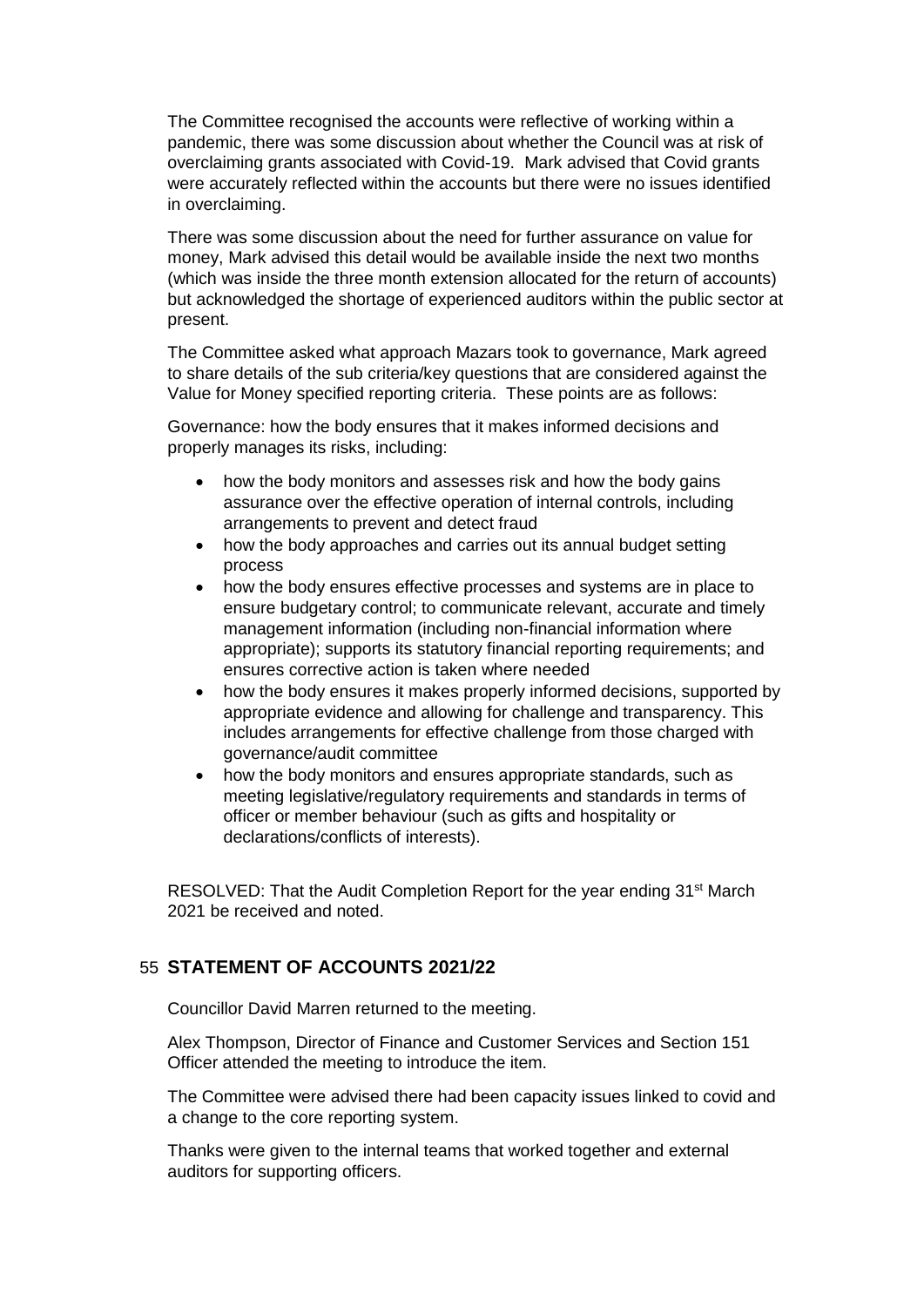The Committee asked to record its thanks to all those involved in the audit team and external audit team and congratulations to their excellent partnership working.

RESOLVED: That:

a) the changes to the draft Accounts in accordance with the Audit Completion Report be received and noted; and

b) the Chairman of Audit and Governance Committee be given delegated authority to sign off the final Accounts on behalf of the Committee, in consultation with the Director of Finance and Customer Services.

#### 56 **ANNUAL GOVERNANCE STATEMENT - PROGRESS UPDATE**

Michael Todd, Acting Internal Audit Manager attended the meeting via Microsoft Teams, he introduced the item, gave some context to the report advising the Committee that there had been no significant changes from September 2021. The Committee were given the opportunity to ask any questions.

The Committee reflected that when questions are asked within a Committee, where officers promise written answers, there should be assurance that these responses are distributed in correspondence to the whole Committee not just the person who asked the question. The council should maintain a good communication policy and any drift or delay in responding should be avoided.

The Committee noted the list of training contained within the report and queried if this was monitored to ensure it was completed by Members.

Jane Burns, Executive Director of Corporate Services noted that Member training was overseen by the Member Input Panel who could judge effectiveness of Member Training.

The Committee gave thanks to staff working so hard and so well over the pandemic.

RESOLVED (Unanimously):

That the Annual Governance Statement 2020/21 be approved.

#### 57 **HEARING SUB COMMITTEE FINDINGS**

This item had been deferred until the Audit and Governance Committee Meeting on 10 March 2022.

#### 58 **UPHELD COMPLAINTS TO THE LOCAL GOVERNMENT OMBUDSMAN**

Alan Ward, Complaints Officer attended the meeting via Microsoft Teams to introduce the report. The Committee were advised there had been five complaints between Aug-Nov 2021. Three related to Special Educational Needs and Disabilities (SEND), one to Licensing and one Children's Social Care.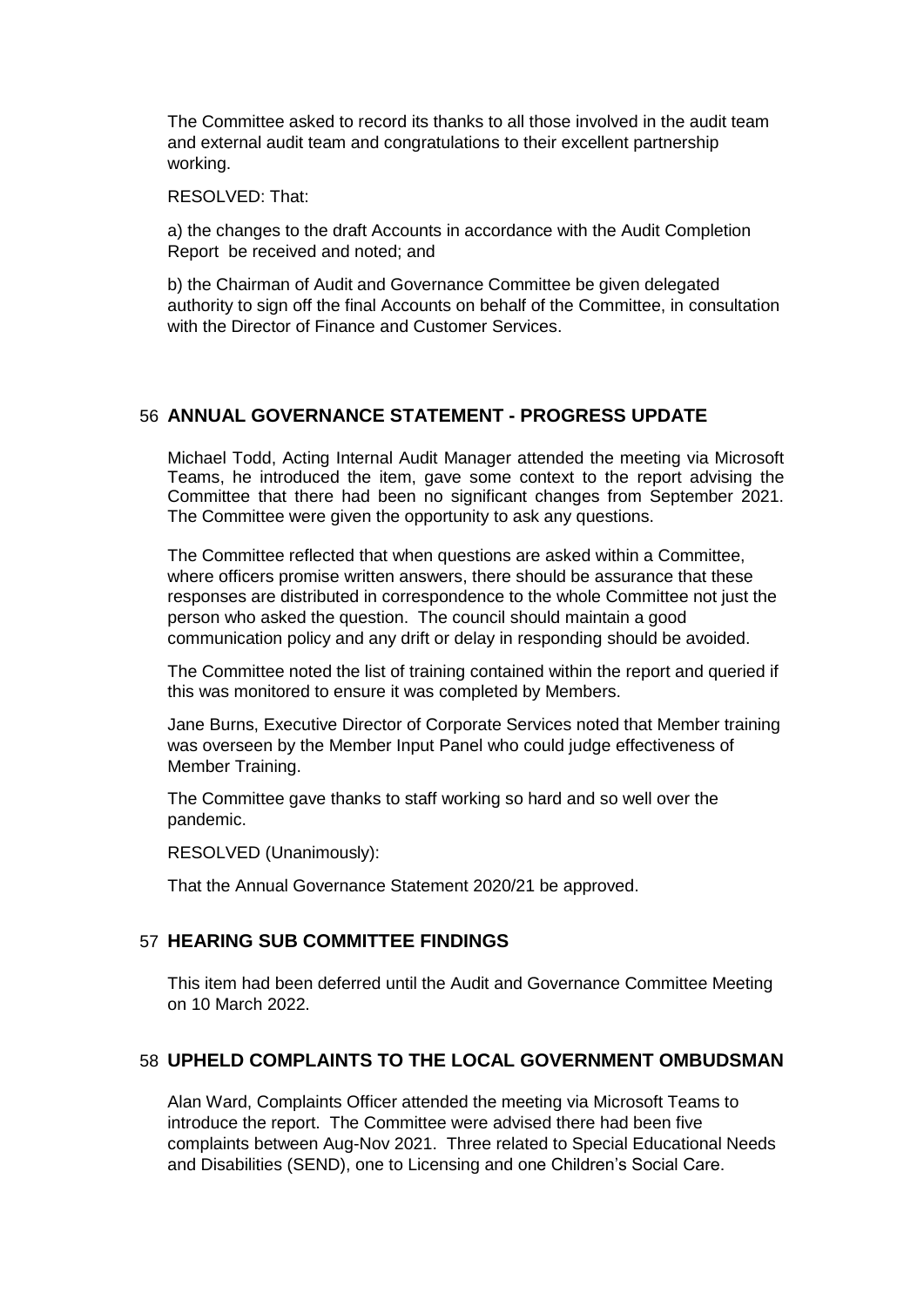Helen Rawlinson, Business and Data Manager for SEND, also attended the meeting via Microsoft Teams to answer any questions from the Committee, she gave assurance to the Committee that the SEND department had undergone significant change and a restructure. There was now a permanent complaints officer and tribunals officer, that ensured there was consistency and lessons learned.

Councillor Bulman noted that the recent Ofsted inspection was assured there had been improvements.

There was some discussion by the Committee about the accountability and potential links to performance appraisal for the Chief Executive in relation to upheld complaints by the Local Government Ombudsman (LGO).

Jane Burns, the Executive Director of Corporate Services noted that this was not current practice. The council has implemented a new Customer Experience Strategy with an emphasis on improving consistency for customers and learning and apologising when things go wrong. The Chief Executive has given a personal commitment to championing customer services.

The Committee considered if there was potential to add an item to the Committee's Work Programme on the general customer experience.

The Complaints Officer and Business and Data Manager for SEND were thanked for their attendance and input to the Committee.

RESOLVED:

That the report be received and noted.

#### 59 **COVID-19 UPDATE**

Jane Burns, Executive Director of Corporate Services and presented the report to the Committee.

The Committee were advised that the report was retrospective and had been presented to Corporate Policy Committee. The key highlights included the fact that Cheshire East had extremely high infection rates, which is worrying, although there had been positive vaccination and booster uptake in 80% of the borough with some low pockets of younger people in Crewe. Pop up clinics and walk in vaccination centres had been scheduled for areas within Crewe to address this point. There had been business grants made available to support eligible business in hospitality and leisure sector. The Contain Outbreak Management Fund had now been extended into 2022/23.

The Committee reflected on comments in the report on known issues with delays within the planning department. The Finance, risk and governance issues were of concern to this Committee. Currently the Executive Director of Place was leading a deep dive review of the Planning Department, in tandem with a Member Advisory Panel chaired by Councillor Tony Dean reporting to the Environment and Communities Committee.

RESOLVED: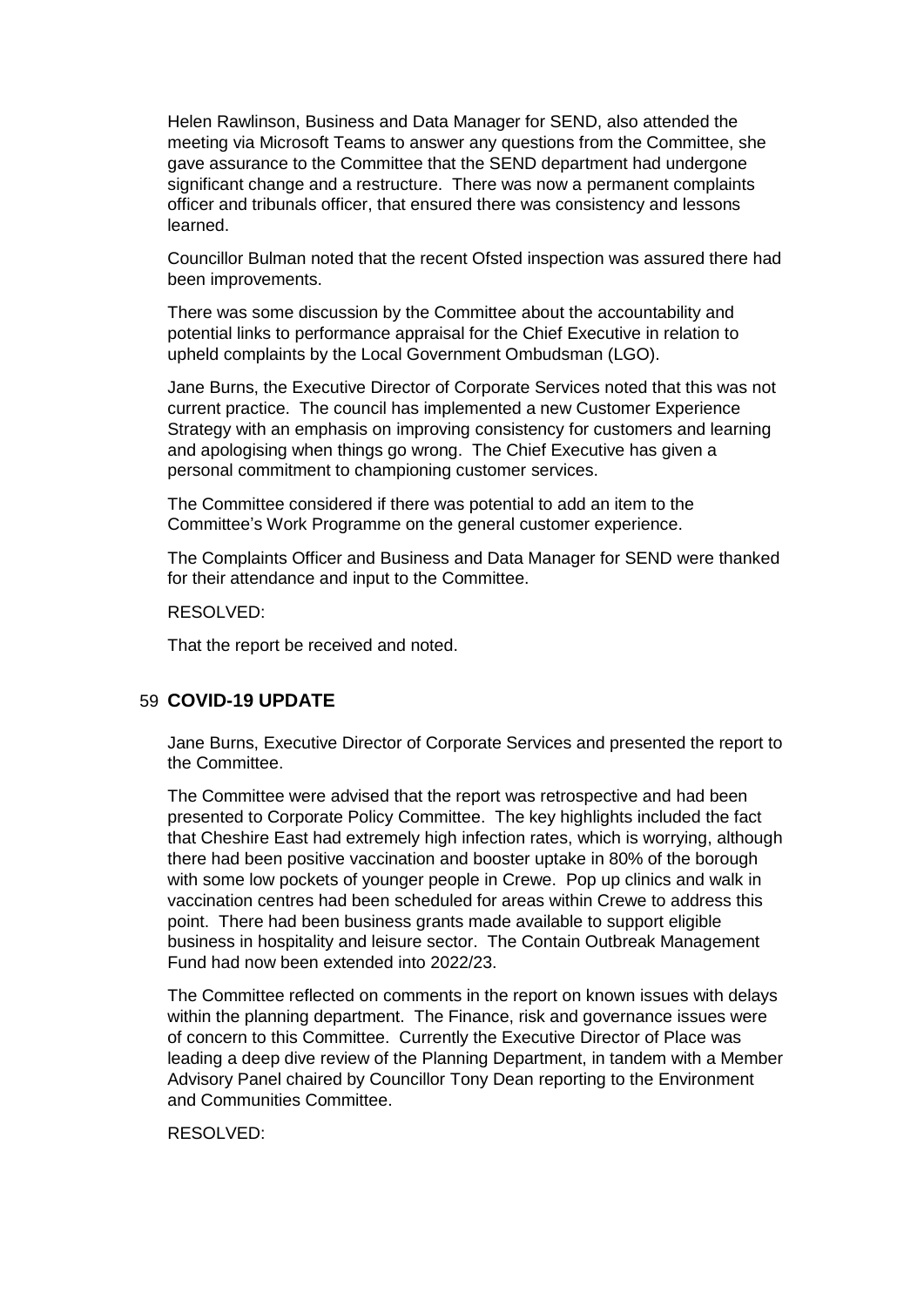That the ongoing implications of Covid-19 and Cheshire East Council's response be received and noted.

#### 60 **WORK PROGRAMME**

The Committee reviewed its Work Programme.

It was noted that on page 146 the item should read:

To receive an update from the Council's External Auditors in relation to the 2021/22- external audit report and other issues

not 2020/21 as printed.

RESOLVED:

That the Work Programme be received and noted.

## **(a) Highways Funding**

David Brown, Director of Governance and Compliance and Monitoring Officer advised the Committee there were a number of items it needed to schedule for the forthcoming meetings. There had been some discussion earlier in the meeting that related to Local Ward Member Budgets and Customer Experience Strategy that could be scheduled once the main business of the Committee had been resolved via the Work Programme.

RESOLVED:

That the Director of Governance and Compliance and Monitoring Officer, Head of Audit and Risk and Democratic Services Officer schedule time to shape the Work Programme and bring it back to Committee for approval.

## **(b) Partnerships Governance**

Jane Burns, Executive Director of Corporate Services presented the scoping report to the Committee that focussed on governance and assurance.

There was some discussion by the Committee that included the changes and developments as a result of the Cheshire and Merseyside Integrated Care System (ICS) and the governance and scrutiny of that. On reflection, the Committee felt that a review would be premature.

#### RESOLVED: That

a) the scope and phasing of the review of the governance and assurance arrangements for significant partnerships or collaborations be noted but not taken forward at this point.; and

b) the Director of Governance and Compliance and Monitoring Officer circulate a note to the Chair and Committee on governance arrangement in shared service.

## 61 **CONTRACT PROCEDURE RULE NON-ADHERENCES**